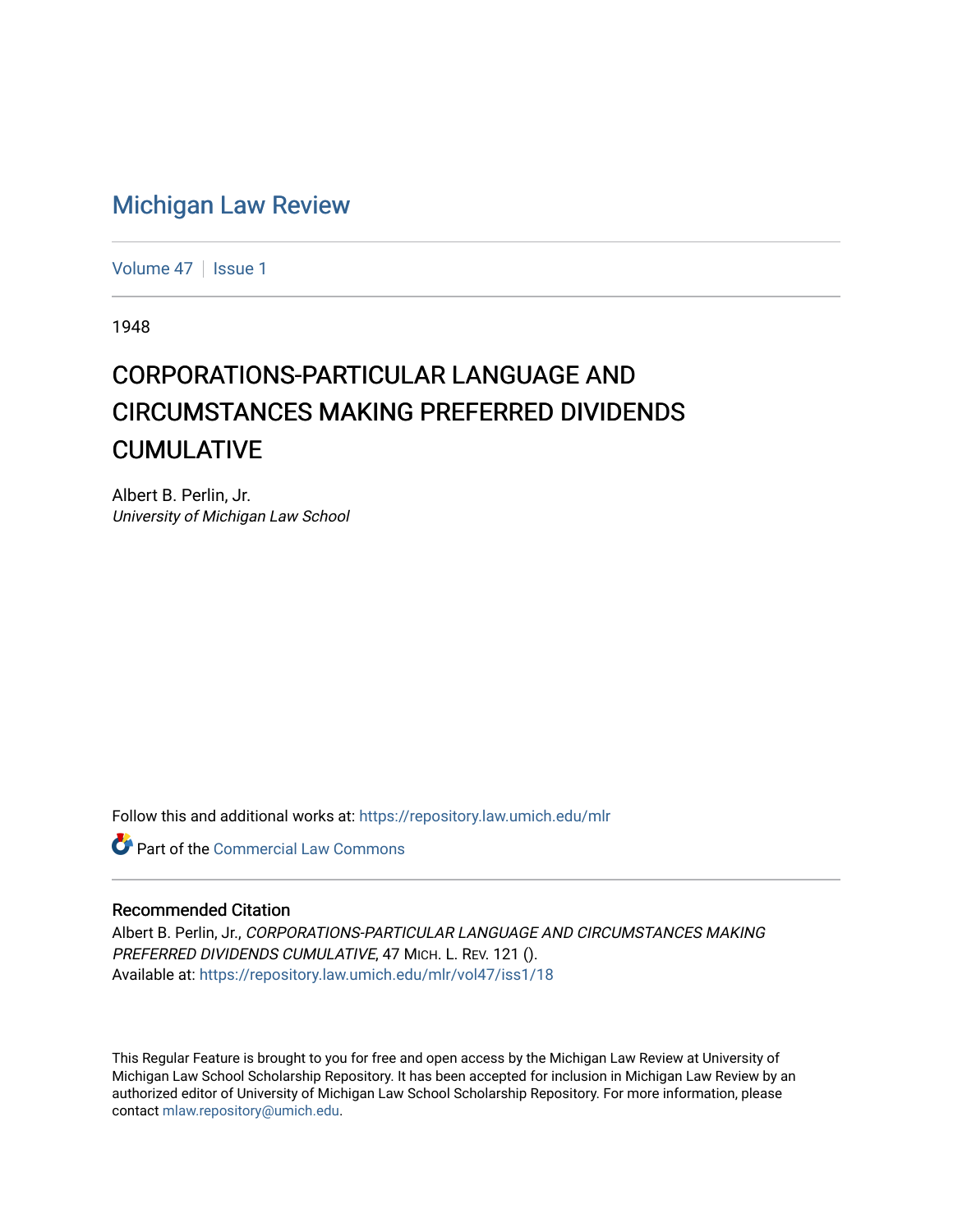CORPORATIONS-PARTICULAR LANGUAGE AND CIRCUMSTANCES. MAKING PREFERRED DIVIDENDS CUMULATIVE-The Securities and Exchange Commission filed a plan and requested an order under the Public Utilities Holding Company Act of 1935<sup>1</sup> to carry out the dissolution of the  $X$  company, a Delaware corporation, whose sole income-producing asset was the common stock of the Y company, a Kentucky corporation. The dissolution plan contemplated distributing to the shareholders of the Delaware company its holdings of the Kentucky company stock according to a pro-rata distribution ratio, based on the Class A Common<sup>2</sup> and Class B Common stock of the Delaware company. Certain holders of the Class A Common shares of the Delaware company objected to the plan, contending that the commission erred in considering the Class A Common to be noncumulative. The certificate of incorporation provided that dividends should be paid, "... when, as, and if declared by the Board of Directors, out of the net

1 §§ II(e), **18(£), 15** U.S.C. (1946) §§ 79k(e), 79r(f).

<sup>2</sup>Class A Common shares are, in effect, the preferred shares of the Delaware company.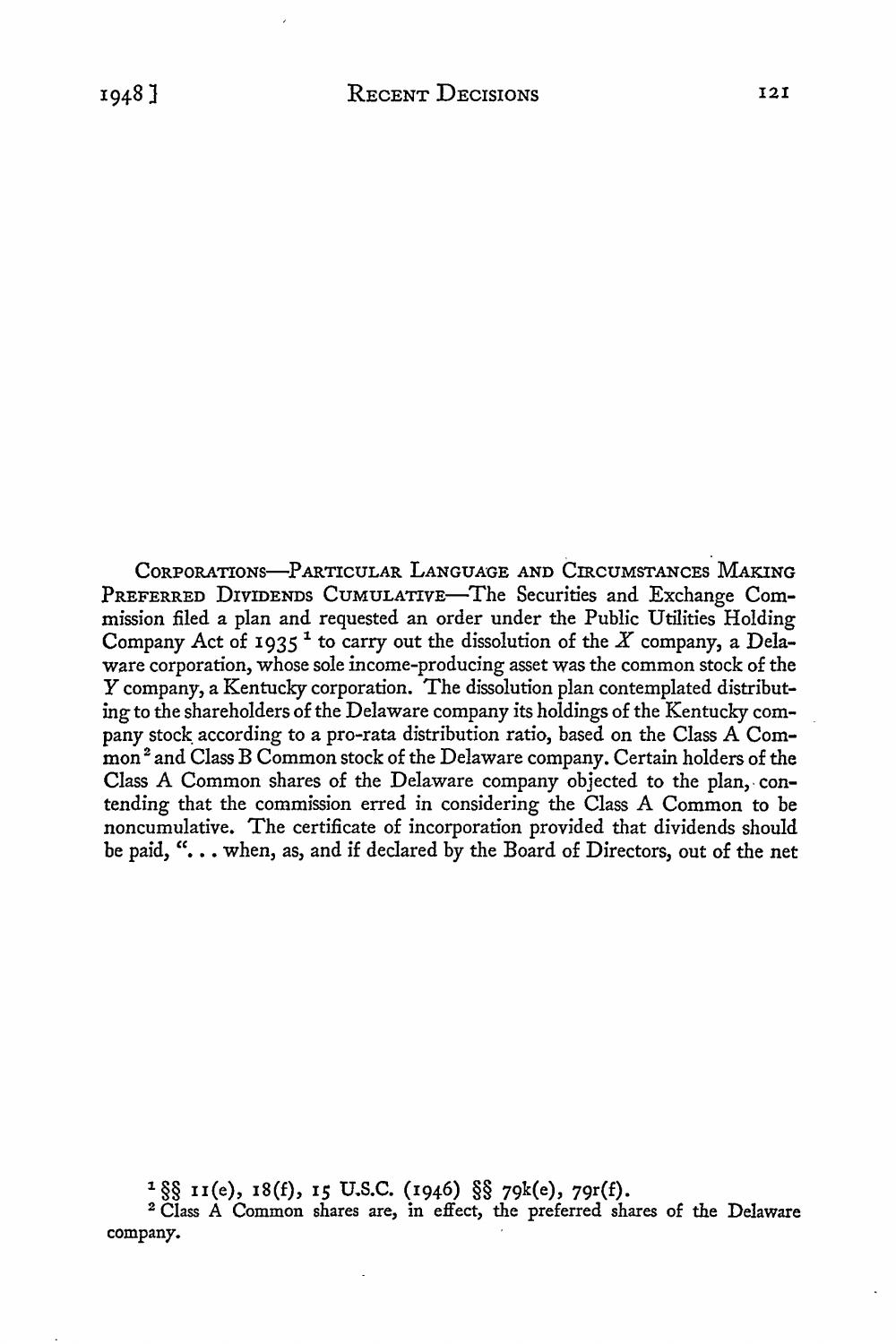profits or surplus of the corporation." The Delaware statute applicable provided that "preferred dividends shall be cumulative or non-cumulative as shall be so expressed [in the Certificate of Incorporation]."<sup>3</sup> *Held*, the Class A Common shares were cumulative under Delaware law, because the dividends were chargeable against surplus generally, and not merely against the net profits of a particular year. *In re Louisville Gas and Electric Co.,* (D.C. Del. 1948) 77 F. Supp. 176.

The principal case is in accord with the trend of the reported cases, which look to the shareholder's contract to ascertain the nature and extent of his rights.<sup>4</sup> Text writers have frequently asserted, however, that the English and American courts will presume preferred shares to be cumulative in the absence of an expressed contrary intention.<sup>5</sup> This presumption is supposedly derived from the leading case, *Henry v. The Great Northern Railway Company,6* where the court found the shares in question to be cumulative primarily upon an interpretation of Parliamentary intent as manifested in several special acts directed toward the corporation's capital structure. The court reasoned that if the shares were deemed non-cumulative the common shares would benefit to the detriment of the preferred, and, as company directors were usually common shareholders, a determination that the shares were noncumulative would be contrary to apparent legislative intent by tending to cause the directors to exercise their discretion in their own interest.<sup>7</sup> This argument has been cited with approval by a number of English and American courts,<sup>8</sup> and is largely responsible for several decisions holding that where preferred shares participate pro rata in the profits, after distribution of stated percentages to preferred holders and an equal amount to common holders, the shares are noncumulative.<sup>9</sup> Although some courts appear to cite the text writers' presumption approvingly,1° all decided cases seem to be based upon an unprejudiced evalu-

s Del. *Rev.* Code (1935) § 2045, 36 Del. Laws (1929) c. 135, § 5.

<sup>4</sup>Warren v. King, 108 U.S. 389, 2 S.Ct. 789 (1883); American Hair and Felt Co., 21 Del. Ch. 380, 191 A. 887 (1937); Staples v. Eastman Photographic Materials Co., 2 Ch. Div. 303 (1896).

 $5$  12 FLETCHER, CYCLOPEDIA OF CORPORATIONS, Perm. ed.,  $§$  5447 (1932); 1 CooK, CoRPORATIONs, 8th ed., § 273 (1923); 2 CLARK & MARSHALL, PRIVATE CORPORATIONS,§ 529 (d) (1901).

6 1 De G. & J. 606, 44 Eng. Rep. 858 (1857).

*<sup>1</sup>*Plaintiff's brief contended that a presumption declaring preferred dividends to be cumulative should be applied, but the court's opinion neither repeated nor decided upon this contention as a valid legal principal. Id. at 615.

<sup>8</sup> Fidelity Trust Co. v. Lehigh Valley R. Co., 215 Pa. 610, 64 A. 829 (1906); Boardman v. Lake Shore & M.S. Ry. Co., 84 N.y. 157 (1881). Cf. Staples **v.**  Eastman Photographic materials Co., 2 Ch. Div. 303 (1896), distinguishing the Henry case. See also, Lattin, "Is Non-Cumulative Preferred Stock in Fact Preferred?" **25**  ILL. L. REV. 148 (1930), for an argument which might tend to weaken the basis for the decision in the Henry case.

<sup>9</sup>Englander v. Osborne, 261 Pa. 366, 104 A. 614 (1918); 6 A.L.R. 802 (1920); Continental Insurance Co. v. Minneapolis St. P. & S.S.M. Ry. Co., (C.C.A. 8th, 1923) 290 F. 87.<br><sup>10</sup> Garrett v. Edge Moor Iron Co., 22 Del. Ch. 142, 194 A. 15 (1937); War-

burton v. John Wanamaker Phila., 329 Pa. 5, 196 A. 506 (1938); and the prin-